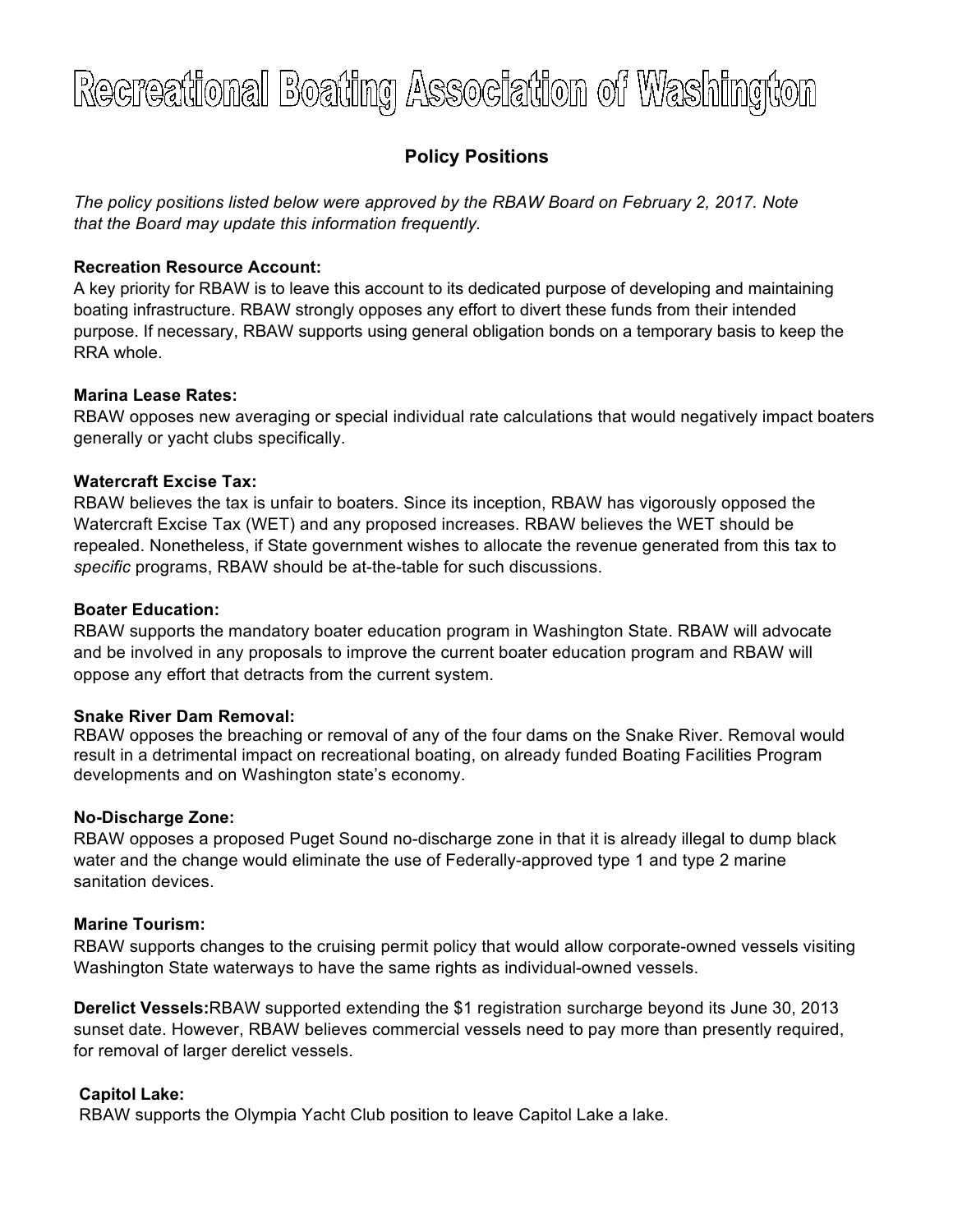#### **Invasive Species:**

RBAW supports efforts to manage aquatic invasive species in general, and has agreed since 2007 to a surcharge to vessel registration to fund this program. RBAW suggests that other user groups should also contribute to AIS education and eradication efforts.

# **Boating Under the Influence:**

RBAW is supportive of efforts to enforce BUI penalties, but is concerned about additional procedures that may impact the recreational boating experience. RBAW opposes tying BUI to an individual's automobile driver's license.

# **Additional Boat Registration:**

RBAW opposes changes to the type of craft that need to be registered when the reason is primarily to increase fees paid to the State.

## **PFD Wear:**

RBAW supports boating safety, but believes that State efforts to make PFD wear mandatory for all may not lead to the safety improvements that some proponents envision. RBAW would prefer to have standardized *national* efforts around PFD wear rather than piecemeal efforts at the state or local level.

# **Big Tent Coalition:**

RBAW supports joining with other outdoor recreation interest groups as a way to strengthen the voice of these interests.

## **Parks Funding:**

RBAW supports efforts to fund State Parks in large part from the General Fund and also is supportive of efforts to improve the Discover Pass to increase sales. RBAW would oppose additional user fees for Boaters' use of State Parks (see next policy)

# **Additional / Increased Fees:**

RBAW opposes additional or increased fees on boaters. Data shows that boaters pay more than their fair share already. A 2010 recent independent JLARC (Joint Legislative Audit and Review Committee) study indicates that recreational boating currently pays the State \$35M more in boating taxes and fees per biennium than boating receives in services from the State. RBAW supports efforts to have taxes and fees paid by boaters dedicated to boating programs.

#### **Shoreline Master Plan:**

RBAW opposes SMP directives and rules that impose additional fees or performance requirements for live-aboards on recreational vessels.

#### **Excessive Boardings:**

RBAW is supportive of efforts to minimize or eliminate stops, inspections, and boardings of recreational vessels, unless based on probable cause.

#### **DNR Shoreline leases:**

RBAW now has a seat-at-the-table in establishing a "no-surprises" approach for content of proposed DNR leases; and will monitor carefully that economically unfeasible requirements in the tabled "Habitat Conservation Plan" for overwater structures (not vetted by scientific verification and stakeholder review) do not re-appear as lease-requests.